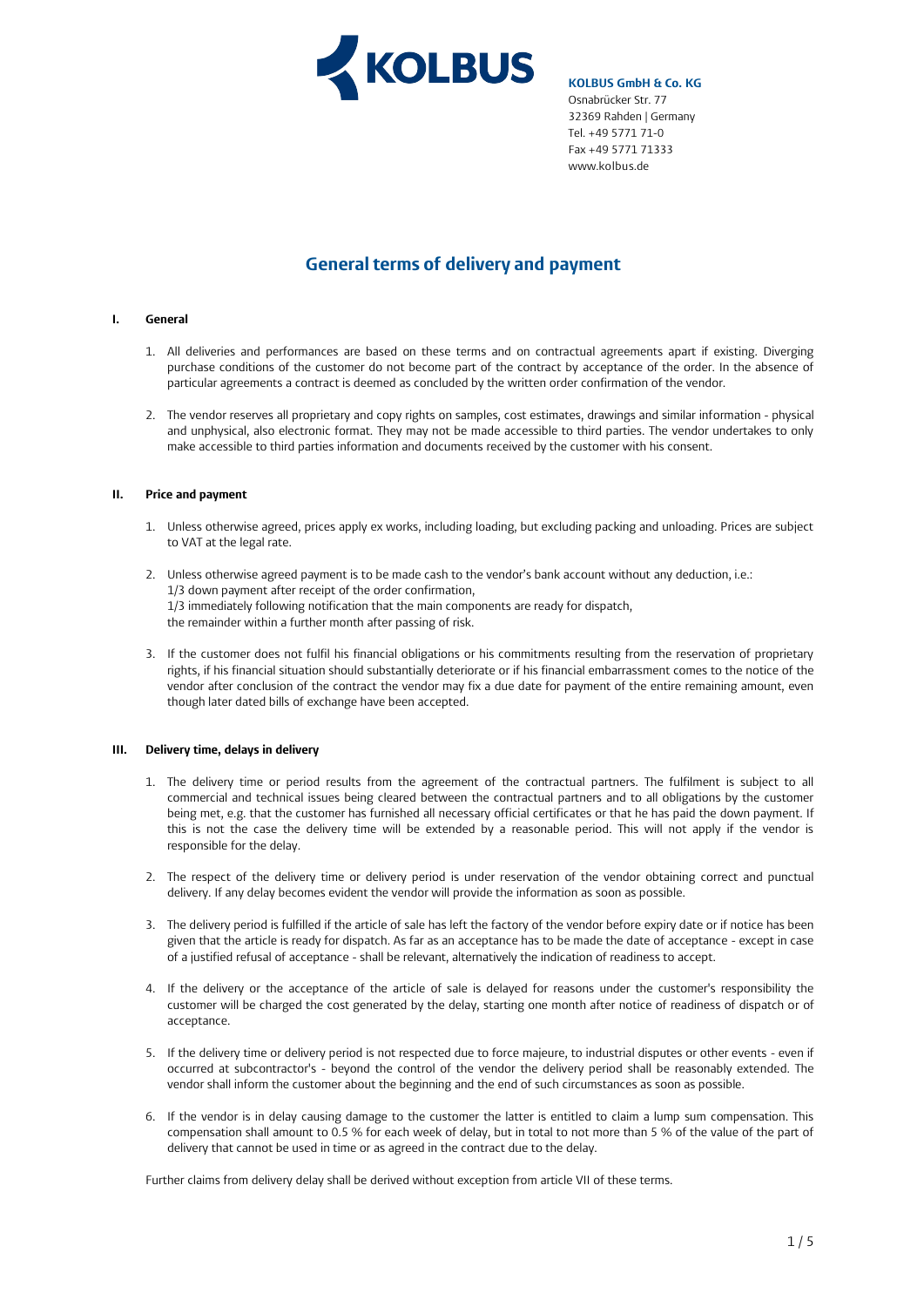

# **IV. Passing of risk**

- 1. The passage of risk will be governed by the INCOTERMS 2010 supply clause agreed in the purchase contract. In the absence of any such agreed supply clause, the risk will pass to the customer when the object of supply has been delivered to the first freight forwarder even if partial deliveries are made or the supplier has taken over other services, e.g. shipping costs, transport insurance or delivery and installation. If acceptance terms were agreed, acceptance shall take place without delay on the acceptance date, or alternatively after the customer has been notified of readiness for acceptance. The customer may not refuse acceptance on account of a minor defect.
- 2. If dispatch is delayed or prevented as a result of circumstances outside the control of the supplier, the risk will pass to the customer on the date that the customer is notified of readiness for dispatch. The supplier undertakes to conclude at the expense of the customer the insurance policies requested by the latter.
- 3. Partial deliveries will be permitted if this is reasonable for the customer.
- 4. If the contract provides for checks or acceptance inspections in the manufacturer's works and/or at the place of installation, the governing conditions shall be agreed separately between the parties, failing which checks and conditions will not be considered agreed.

#### **V. Reservation of title**

1. The vendor retains ownership of the goods delivered until all contractual payments have been received to the extent permitted by the law in the country of the customer. On request of the vendor the customer shall give him every assistance in his efforts to protect the vendor's title of the goods in the country concerned.

If the customer resells the goods delivered being subject to reservation of title, he assigns the resulting claims against his purchaser in advance to the vendor, i.e. up to the invoice value of the goods delivered by the vendor.

Any processing and usage of the goods delivered being subject to reservation of title by the customer or by a third party is carried out on behalf of the vendor. The vendor is entitled to common ownership of goods newly generated corresponding to the ratio in value of the goods subject of reservation of title and the goods newly generated.

In the case of delivery of spare parts and accessories and their installation in machines being the property of the customer the vendor gains the common ownership corresponding to the ratio in value of the goods delivered and of such machines.

Within the extended reservation of title the vendor is by request of the customer obligated to release the securities to which he is entitled in as much their value exceeds the claims to be secured by more than 20 %.

- 2. The vendor is entitled to ensure the goods delivered at the expense of the customer against theft, breakage, fire, water and other damage, unless the customer evidently has made an insurance contract himself.
- 3. The customer may neither sell nor pledge nor assign by way of security the title for the goods delivered except within the scope of his normal business activities . In case of pledging, as well as seizure or other dispositions by third parties he shall give information to the vendor without delay.
- 4. If the customer violates the contract, in particular on delay of payment, the vendor is entitled to take back the goods delivered after request for payment, and the customer shall be liable to return them.
- 5. Due to the reservation of title the vendor may only claim back possession of the goods if he resigns from the contract.
- 6. The application for opening an insolvency proceeding entitles the vendor to resign from the contract and to request the immediate return of the goods.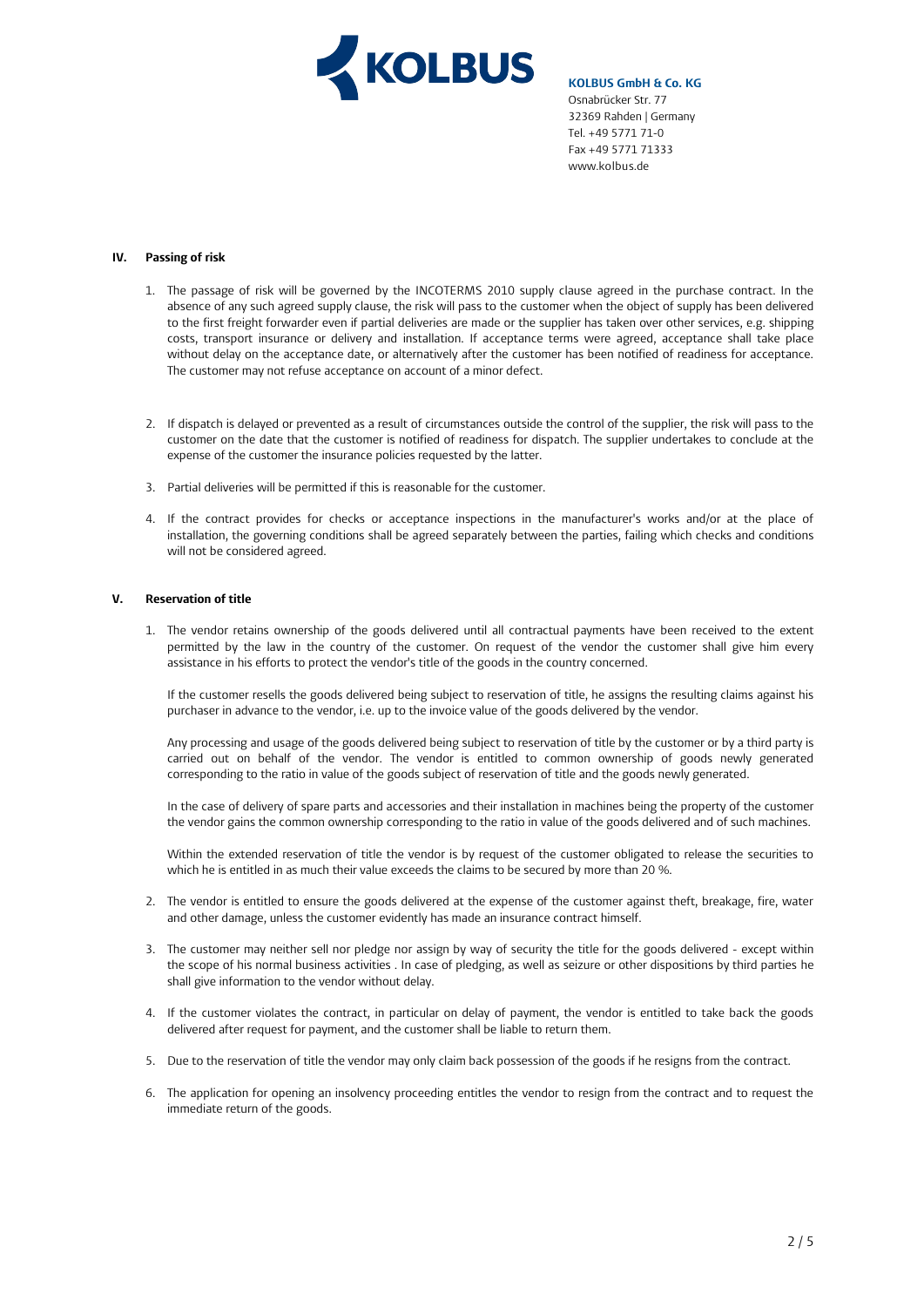

### **VI. Liability claims**

The vendor will be liable for defects and deficiencies in goods delivered to the exclusion of additional claims - subject to section VII - as follows:

#### Defects

- 1. All parts which turn out to be unserviceable as a result of circumstances prior to the passing of risk are to be repaired or faultlessly replaced free of charge at the equitable discretion of the vendor. Such defects are to be reported to the vendor in writing without delay. Replaced parts become the property of the vendor. If a defect is remedied on a part of the goods delivered the vendor shall be liable during one year for defects in the delivered or repaired parts, under the same conditions as for the originally delivered goods. For all other parts the period mentioned under section VIII shall only be extended by the duration of the operation breakdown caused by the defect of the goods delivered.
- 2. Following an arrangement with the vendor, the customer must grant the vendor sufficient time and opportunity to perform all the repairs and replacement part deliveries which the vendor considers to be necessary; otherwise the vendor shall be exempted from the warranty for the consequences resulting thereof. Only in urgent cases of endangerment to the safety of the operation and in order to prevent disproportionately serious damage, whereby the vendor shall be informed immediately, the customer is entitled to have the defect remedied either by himself or by third parties and then to claim from the vendor for reimbursement of necessary expenses incurred.
- 3. Of the direct expenses incurred by the repair and/or replacement, the vendor bears the cost of the replacement part including customary transport by forwarding business or courier service - provided the claim turns out to be justifiable. He also bears the cost for removal and assembly as well as the cost for the provision of possibly necessary fitters and helpers including travelling cost in as much as this does not cause an unreasonable encumbrance of the vendor.

If the customer has claimed from the vendor for a defect according to paragraph 1 and no defect can be revealed to fall under the liability of the vendor the customer has to reimburse the vendor for damage generated by such claim.

4. Within the scope of the legal stipulations the customer has the right to withdraw from the contract if the vendor fails to meet the reasonable deadline given to him for the repair or replacement of a defect - subject to legal exceptional cases. In case of an irrelevant defect the customer is only entitled to reduce the contractual price. Otherwise the right to reduce the contractual price is excluded.

Further claims are determined by the stipulations of section VII 2 of these conditions.

- 5. No warranty will be taken over in following specific cases:
- Improper or inappropriate use, faulty installation or taking into operation by the customer or third parties, natural wear, incorrect or negligent treatment, non-regular maintenance, improper production facilities, faulty building works, inappropriate building ground, chemical, electro-chemical or electrical influences - as far as they are beyond the vendor's responsibility.
- 6. If the customer or a third party effects inappropriate repairs the vendor shall not be liable for the consequences thereof.

This is the same for modifications effected on the goods delivered without prior consent of the vendor.

### Deficiencies in title

7. If the use of the goods delivered causes an infringement of domestic industrial property rights or copyrights the vendor shall on his account procure the principal right for further use to the customer or modify the goods delivered to a reasonable extent so that the infringement of property rights does no longer exist.

If this is not possible under economically appropriate conditions or within an appropriate time the customer has the right to withdraw from the contract. Under the mentioned preconditions the vendor also has the right to withdraw from the contract.

Beyond from this the vendor will release the customer from uncontested or legally recognized claims of the title holders in question.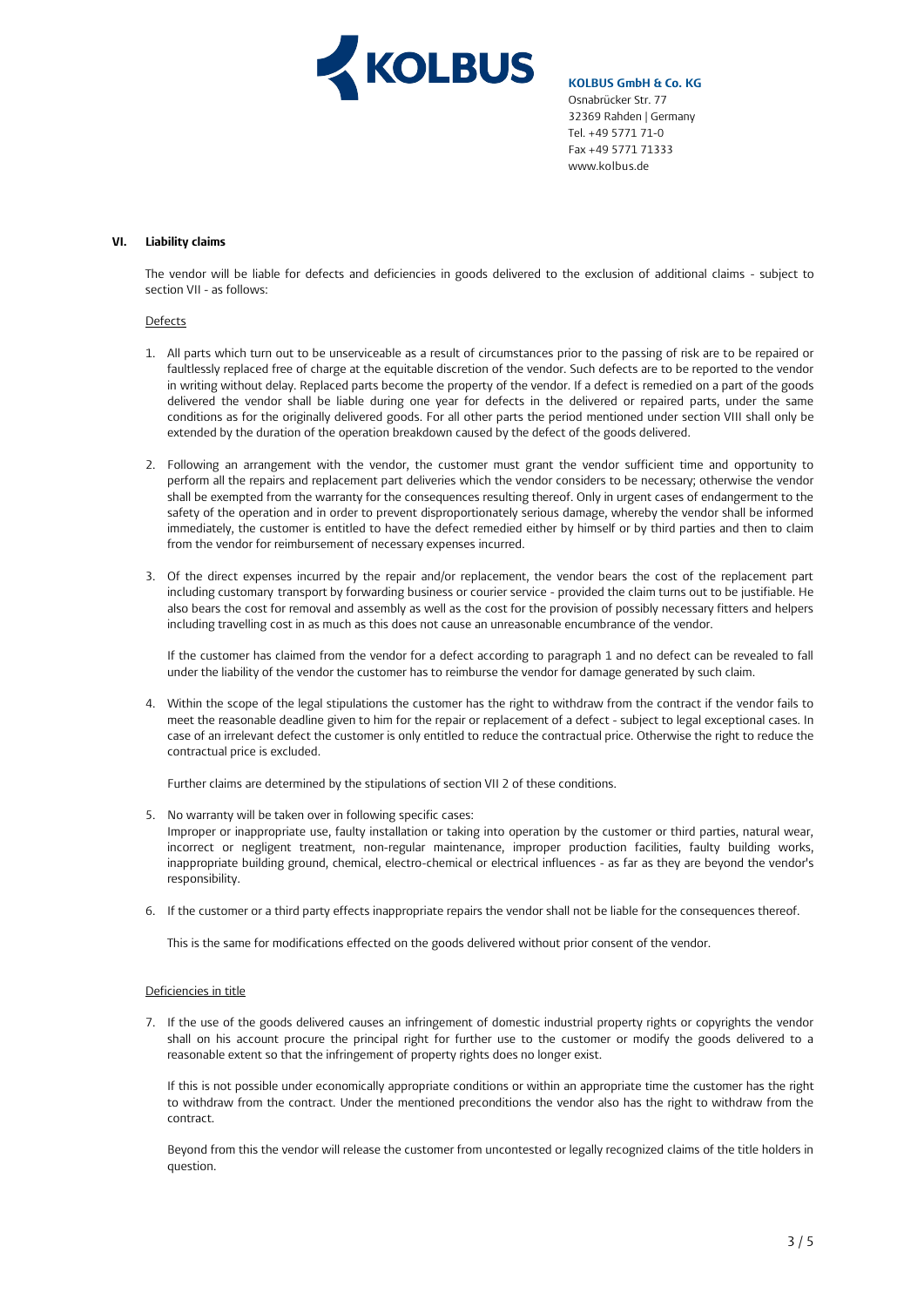

8. Subject to section VII 2 the commitments of the vendor as per section VI 7 are conclusive in case of infringement of domestic industrial property rights or copyrights.

They only apply if

- a. the customer informs the vendor immediately of any claims of infringement of domestic industrial property rights or copyrights,
- b. the customer supports the vendor to a reasonable extent in his defence against such claims or enables the vendor to undertake the modification measures according to section VI. 7,
- c. the vendor can reserve the right of all defensive measures including extrajudicial settlements,
- d. the deficiency is not due to an instruction of the customer and
- e. the infringement of right has not been caused by the fact that the customer has modified the subject of delivery on his own or in a non-contractual manner.

#### **VII. Liability**

- 1. If the goods delivered cannot be used by the customer as intended by the contract due to fault of the vendor because of missing or faulty proposals or advice prior to or following the conclusion of the contract, or due to the infringement of other contractual secondary obligations - in particular regarding instructions for operation and maintenance of the goods delivered - the provisions of sections VI and VII.2 apply appropriately to the exclusion of further claims of the customer.
- 2. Damages which did not occur on the goods delivered themselves will only covered by the vendor's liability in case of: a. intent
	- b. gross negligence of the owner, entities or executives,
	- c. non-accidental injury to life, body, health,
	- d. damages which he intently withheld or whereof he guaranteed that they did not exist,
	- e. deficiencies of the goods delivered in as far as liability is taken over according to product liability act on injury to life or property of privately used goods

In case of culpable violation of substantial contractual obligations the vendor will also take over the liability for gross negligence of non executive employees and for ordinary negligence, the last case being limited on the contractual reasonably predictable damage.

Any further claims are excluded.

## **VIII. Limitation**

All claims of the customer - regardless for which legal reasons - fall under the statute of limitation within 12 months. For indemnification claims according to section VII.2 a - e the legal time-limits will be applied.

# **IX. Software utilisation**

As far as software is included in the scope of delivery the customer will be conceded a non-exclusive right to utilize the software delivered including its documentation. It will be submitted to be utilized on the goods of delivery it is provided for. Utilisation of the software on more than one system is prohibited.

The customer is only entitled to copy, revise, translate the software or transform it from object code to source code within the limits permitted by the law (§§ 69 a ff.UrhG). The customer obliges himself not to delete manufacturer indications particularly copyright marks - or to change them without prior definite agreement by the vendor.

All other rights on the software and the documentations including the copies stay with the vendor or the software supplier. The granting of sub-licences is not allowed.

# **X. Installation**

If the installation of the goods delivered is to be performed by the vendor at the installation site this has to be agreed separately. The basis for this are the vendor's General Terms of Installation.